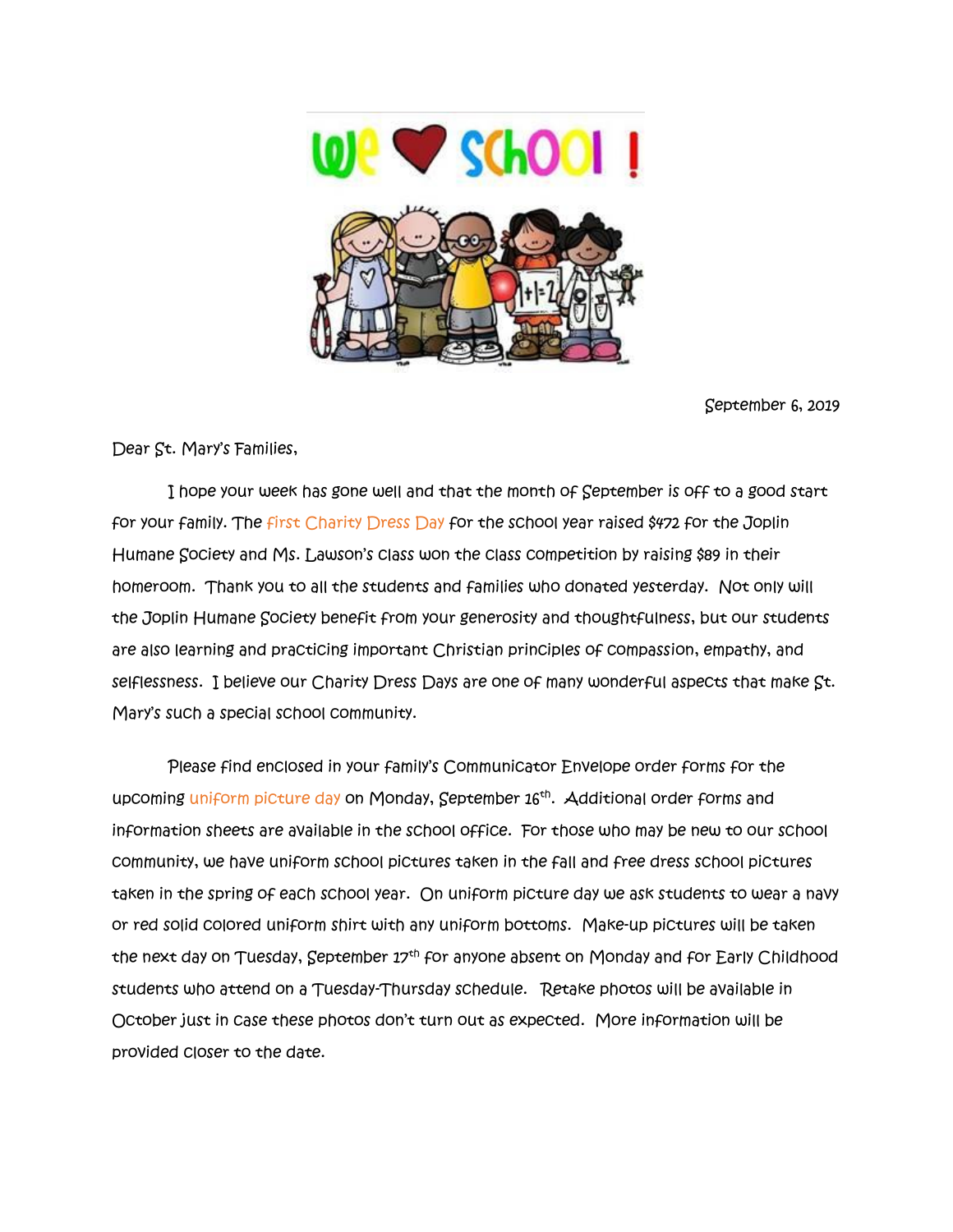Do you have Saturday, September 21<sup>st</sup> saved for a great evening? Come join the fun at the Fall Festival sponsored by St. Mary's Home and School from 5:30-8:00 p.m. There will be all kinds of games and activities for children and adults, great food options, and even a beer and margarita garden for a refreshing adult beverage. All the proceeds will benefit our school directly…this year's festival will benefit playground upgrades for the Kindergarten-5<sup>th</sup> grade playground. The games, food, and fun will be set up on and near the back playground, with bingo and a few other activities taking place in the cafeteria and youth room.

Our 3<sup>rd</sup> – 5<sup>th</sup> grade students went on a special field trip today to McAuley to help celebrate Sister Joan's Golden 50<sup>th</sup> Anniversary as a Sister of Mercy. After their arrival, each student had their photo taken in the "I am a Warrior" signage that is new to the multi-purpose room. They attended the special ceremony in Sister Joan's honor and then enjoyed refreshments with the "big kids", faculty and staff, and special guests of JACS. Sister Joan has served the Joplin area and our schools for years and we are blessed by her presence in our schools and in our lives. It was a fun and special day for everyone!

Have you looked through and/or picked up any items from the free uniform shop that has been set up in the youth room just off of the Commons area yet? Next week will be your last chance to grab free uniform pieces for your child to wear now, after the next growth spurt, or as the weather begins to cool down. There are all kinds of clothing items to choose from including coats and jackets, and the best part is the cost: FREE!!!! The shop will close after school on Friday, September 13<sup>th</sup> so please stop in and shop a little before then.

 As we finish our third complete week of school, I thought it might be helpful to provide a few reminders of a few St. Mary's guidelines:

• Please wait until the doors release at 3:05 p.m. to enter the school for afternoon pick-up unless your child needs to leave early for an appointment or other activity.

• Parents may walk down to their child's classroom door before 3:10 p.m. dismissal, but please wait for your child to be dismissed to you in the hallways and do not enter the classroom during dismissal. If you need to visit with a teacher about a specific classroom question, please wait until the teacher has returned from walking their students to after school care before starting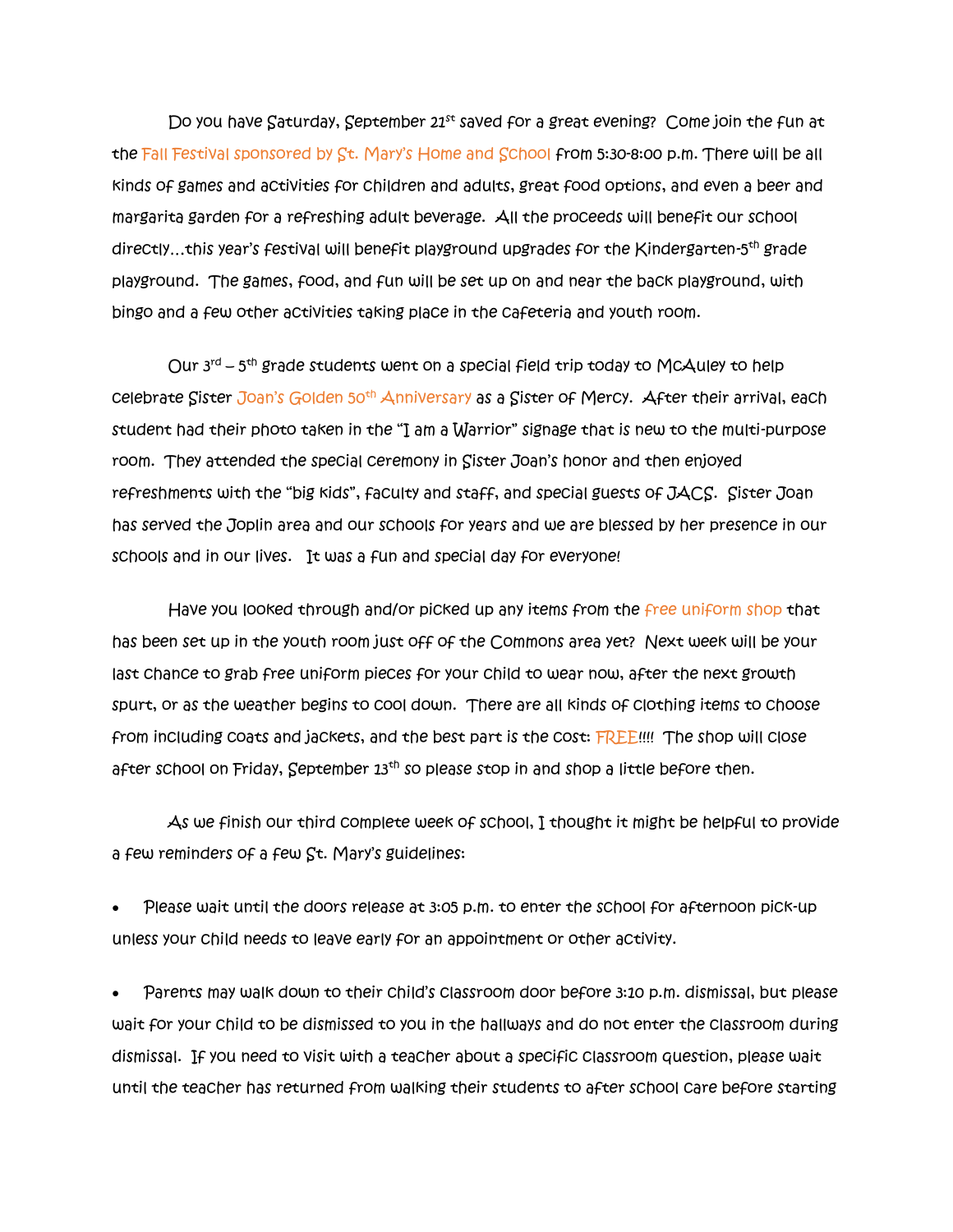a conversation with them. Dismissal time is always hectic and not the best time for a detailed conversation.

• If your child has a birthday coming up and would like to distribute invitations at school, please remember that the entire class or all girls/all boys in the class should be invited in order to prevent hurt feelings. If only a few school friends are going to be invited to a celebration, please mail the invitation, give the invitation to parents, or call the family. Teachers will distribute invitations to entire classes at the end of the day. Details about this guideline can also be found in the Family Handbook on page 14.

• Please remember that cell phones are not encouraged to be brought to school. If your child does bring a phone to school, the cell phone/smart watch MUST be checked into the school office upon arrival in the morning and be picked up from the office when the student is leaving campus in the afternoon. No student should have a phone in their backpack or jacket at any time. Details about this guideline may be found on pages 14 and 29 in the Family Handbook.

I hope your family has a wonderful weekend together! It has been good to back at school this week and see the smiling faces of our students. Thank you for the many cards, texts, well wishes, and prayers during and after my knee surgery. I am feeling better every day!

God bless and take care,

Joanne Lown

[jlown@jacss.org](mailto:jlown@jacss.org)

Important Upcoming Events: